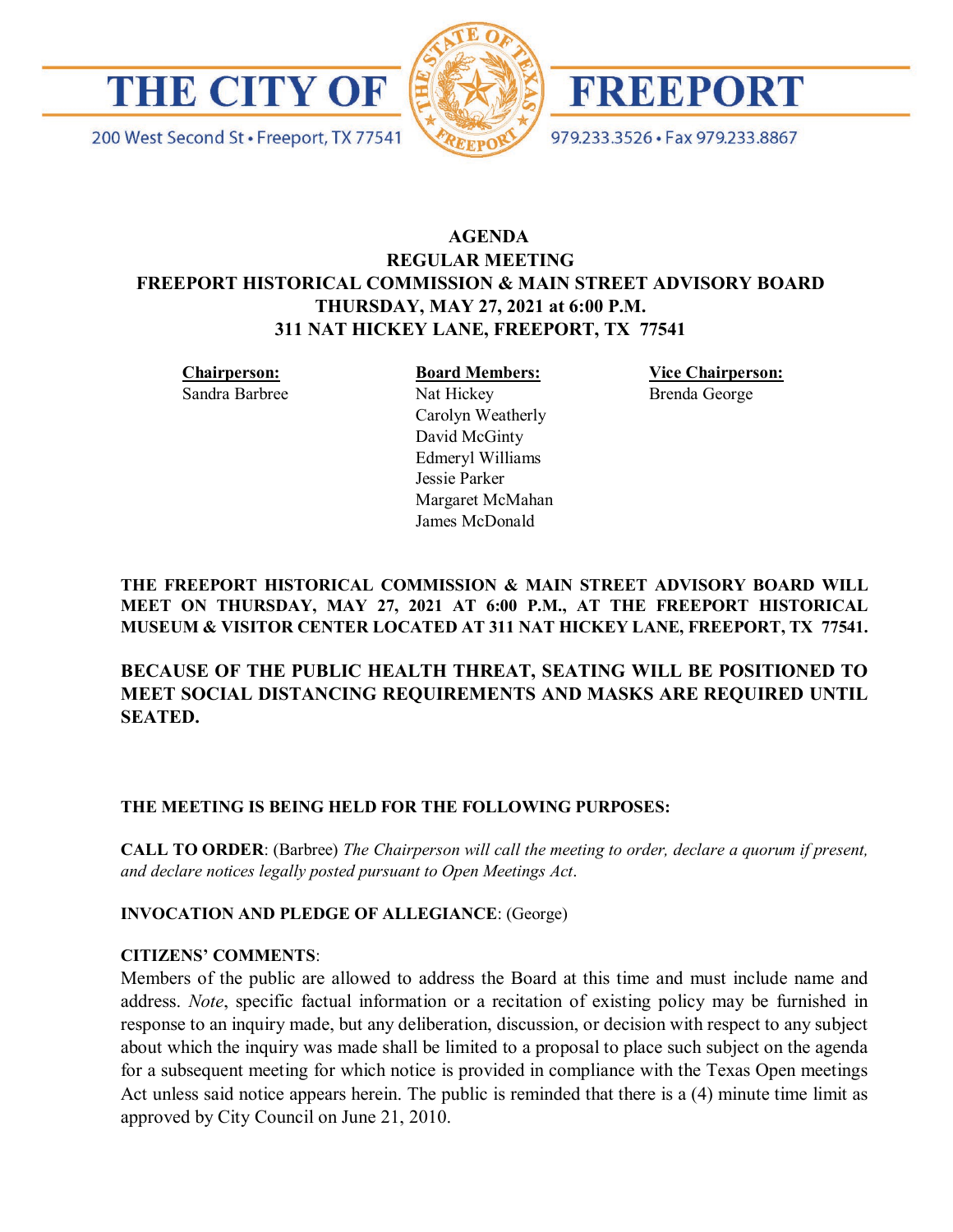## **PRESENTATIONS/ANNOUNCEMENTS:** Announcements by Board Members and/or Staff.

- 1. Strategic Plan Update (Strahan)
- 2. Museum/VIC Operations Update (Strahan, Dillon)
	- A. Interpretive panels
	- B. Museum Lighting Upgrades
	- C. Identified Water Damage Areas

## **BUSINESS – REGULAR SESSION:**

3. Consideration and possible action to approve meeting minutes from October 28, 2020. (Barbree)

# **WORK SESSION:**

# **4. The Board may deliberate and make inquiry into any item listed in the Work Session.**

- A. Discussion Regarding Museum Exhibits and Events (Strahan, Dillon)
	- i. Fort Velasco Exhibit & Living History Event
	- ii. Texas Navy Day Celebration
- B. Discussion regarding Texas Main Street Re-certification application. (Strahan)
- C. New Special Events
	- i. Downtown Monthly Events
		- a. Car Shows
		- b. Market Days
		- c. Paint/Craft & Sip Series
		- d. Fall Concert Series